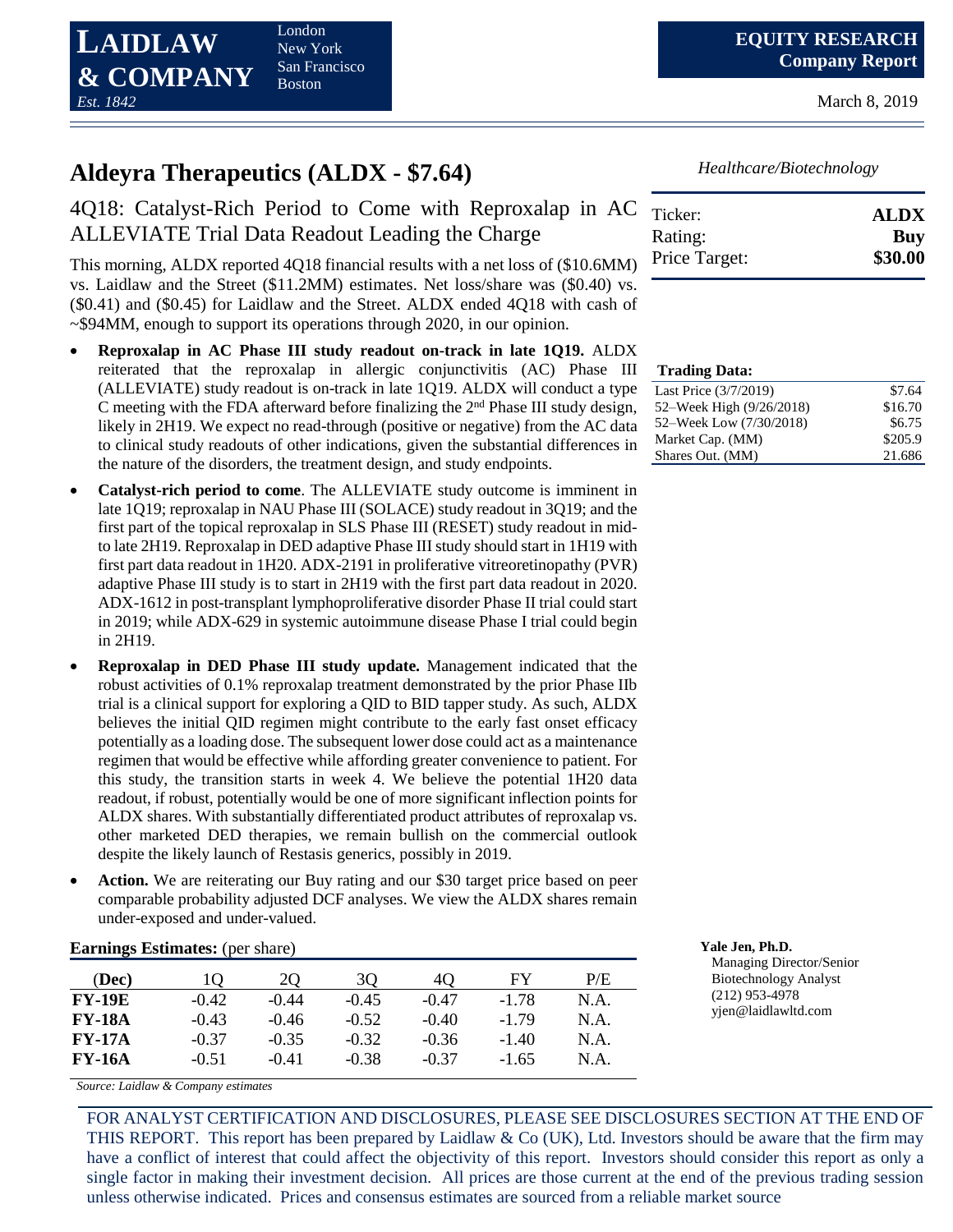| <b>4Q18 Estimates and Reported Results</b> |                         |            |                  |  |  |  |  |  |
|--------------------------------------------|-------------------------|------------|------------------|--|--|--|--|--|
| $($ \$,000)                                | <b>Laidlaw Estimate</b> | Actual     | <b>Consensus</b> |  |  |  |  |  |
| <b>Total revenue</b>                       | \$0.0                   | \$0.0      | \$0.0            |  |  |  |  |  |
| Total op. profit (loss)                    | (\$11,433)              | (\$11,095) | (\$11,300)       |  |  |  |  |  |
| R&D                                        | \$8,275                 | \$8,549    |                  |  |  |  |  |  |
| SG&A                                       | \$3,158                 | \$2,546    |                  |  |  |  |  |  |
| <b>EPS</b>                                 | (\$0.41)                | (\$0.40)   | (\$0.45)         |  |  |  |  |  |
| Net income (loss)                          | (\$11,204)              | (\$10,633) | (\$11,200)       |  |  |  |  |  |

## **Table 1: Estimated and reported 4Q18 results**

*Source: Bloomberg, SEC filings and Laidlaw and Co.*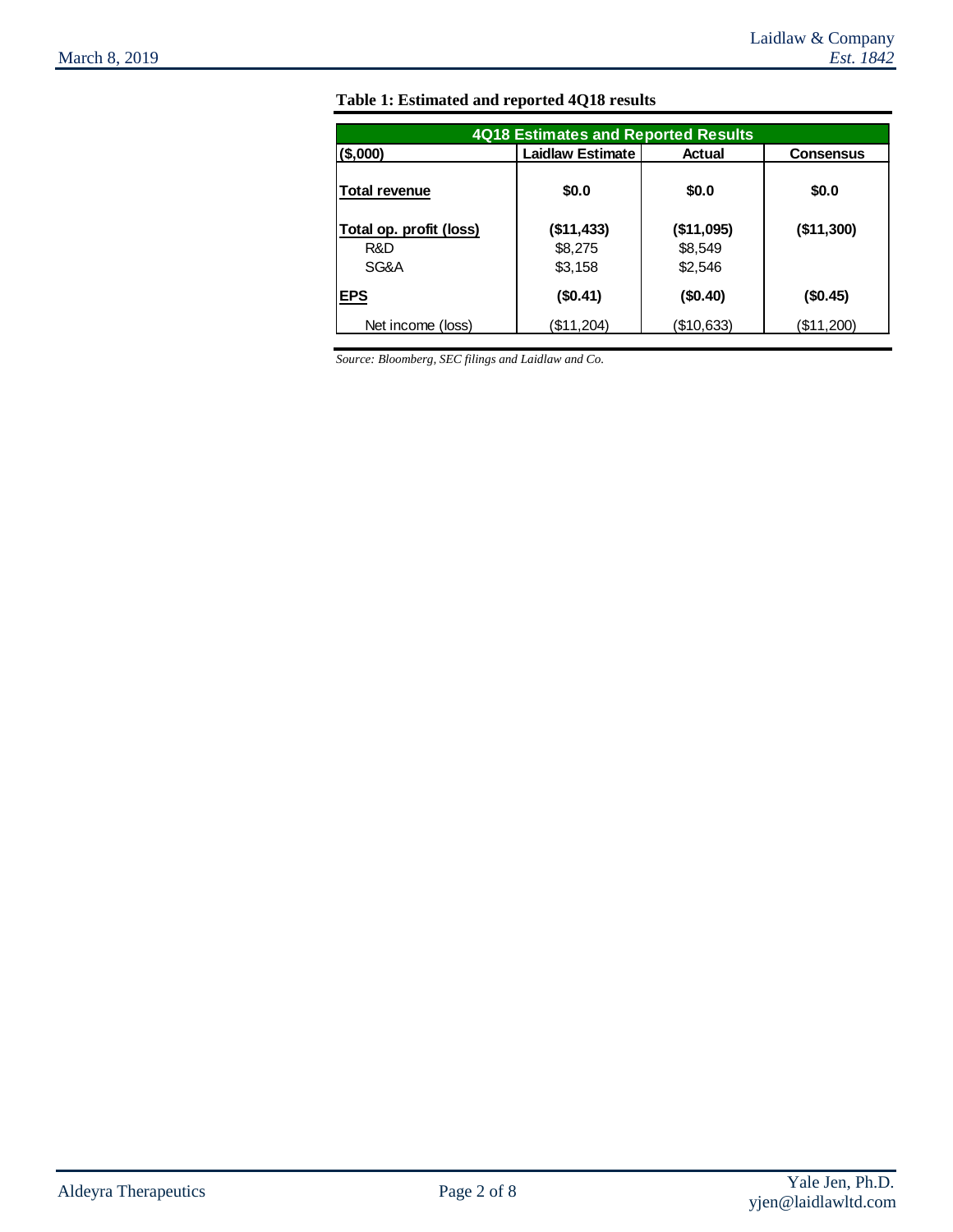# Anticipated milestones in 2019 and beyond

| <b>Product</b>        | <b>Indication</b>                     | <b>Event</b>                                                   | <b>Timing</b>  | <b>Importance</b> |
|-----------------------|---------------------------------------|----------------------------------------------------------------|----------------|-------------------|
| Reproxalap            | Sjögren-Larsson Syndrome              | Potentially interim Phase III (RESET) study results            | 2H19           | ****              |
| cream                 | (SLS)                                 | Potentially Phase III (RESET) study results                    | 2020           | ****              |
| Reproxalap<br>eyedrop | Noninfectious anterior uveitis        | Potentially report Phase III (SOLACE) study topline<br>results | 3Q19           | $****$            |
|                       |                                       | Potentially report Phase III (ALLEVIATE) trial<br>outcome      | Late-1Q19      | ****              |
|                       | Allergic conjunctivitis               | Potential Type C meeting with the FDA                          | <b>Mid-19</b>  | ***               |
|                       |                                       | Potentially start 2nd Phase III trial                          | 2H19           | ***               |
|                       |                                       | Potential readouts of the second Phase III trial               | 2020/2021      | ***               |
|                       | Dry eye syndrome                      | Potentially start Phase III trial                              | 1H19           | ***               |
|                       |                                       | Potentially start 2nd Phase III trial                          | Late 2H19/2020 | ***               |
| <b>ADX-103</b>        | Retina disease                        | Potentially start Phase I/IIa study                            | 2020           | ***               |
| ADX-2191              | Proliferative vitreoretinopathy       | Potentially start Phase III study                              | 2H19           | ***               |
|                       |                                       | Potential readout of first part of the Phase III study         | 2020           | $***$             |
|                       |                                       | Potentially start safety Phase I study                         | 2H19           | ***               |
| ADX-629               | <b>NASH</b>                           | Potentially start Phase IIa study                              | 2H19           | ***               |
|                       | <b>IBD</b>                            | Potentially start Phase IIa study                              | 2H19/2020      | ***               |
|                       | Mesothelioma                          | Potentially start Phase II study                               | 2019           | $***$             |
| ADX-1612              | Lymphoproliferative immune<br>disease | Start Phase II study                                           | 2019           | ***               |

*\*\*\*\* / \*\*\*\*\* Major catalyst event that could impact share price very significantly while \*\*\* event is more informative* 

*Source: Laidlaw & Company and company presentation*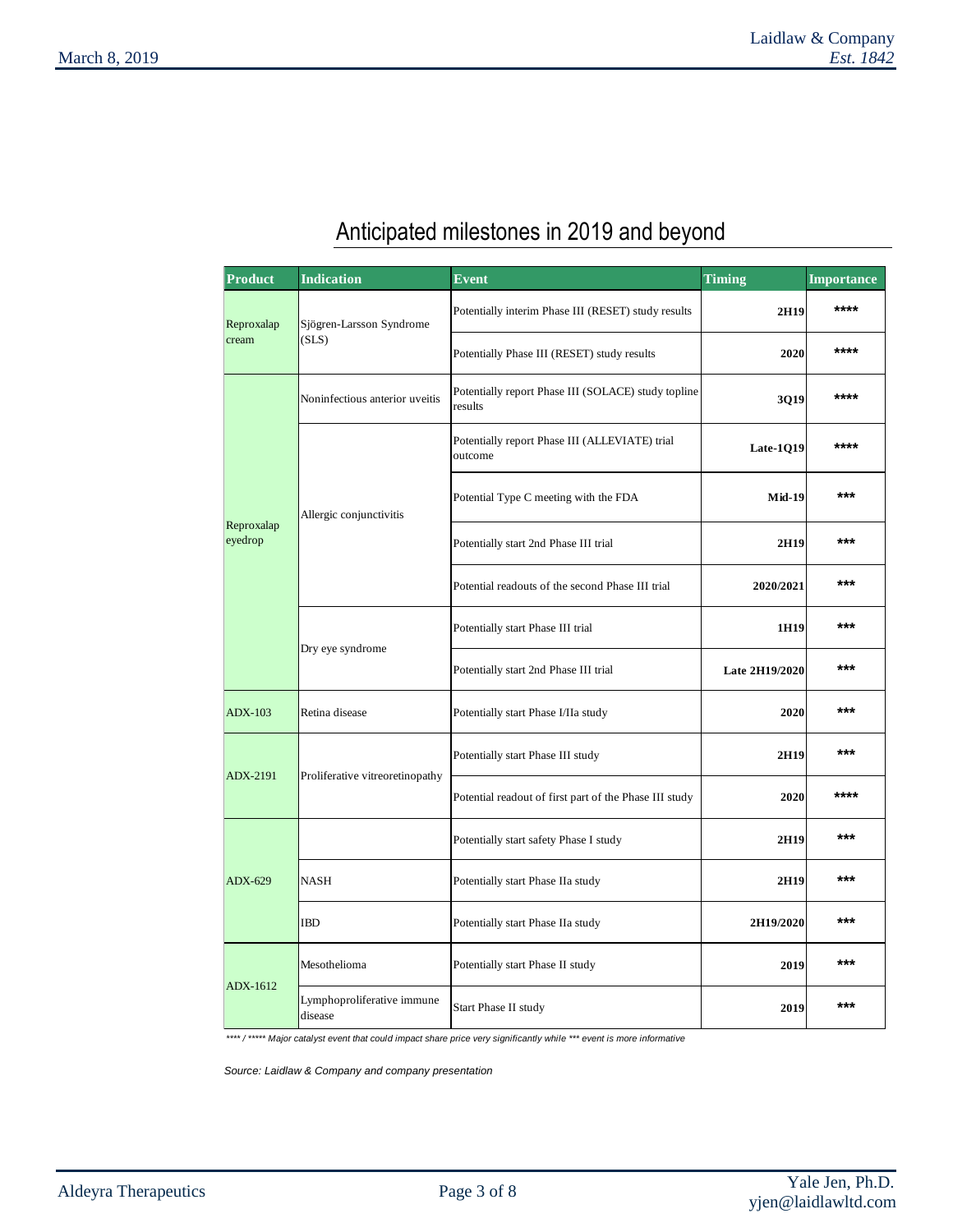## Major Risks

**Risks of clinical study failure could have a major impact on ALDX share value.** Although promising aspects of the company's lead products, Reproxalap in the two indications under clinical trials; it remains too early to predict the safety and efficacy from the two ongoing and upcoming clinical studies. The clinical validation for these programs has not been established. The success of each study could illustrate Reproxalap treatment potential of separate disease areas. It is important that one or both studies demonstrate a positive outcome in order to increase the company's assets and shareholder value. Negative results of either of the clinical studies could impair shareholder value. Further, should these programs further advance into later clinical stage development, it remains too early to predict any potential success of such clinical trials. In SLS, it is possible that elevated fatty alcohol, instead of elevated aldehyde, affects the progression of the disease. If so, Reproxalap might not have the therapeutic effect on of elevated fatty alcohol levels. We view this to be a very modest risk, however.

**Products may not be approved or reach anticipated sales.** Aldeyra's current pipeline products have exhibited the potential to generate positive clinical outcomes from current and future trials. However, it remains too early to project whether any of these products will be approved by regulatory agencies. Even if the products were to enter the market, sales could be significantly below projections due to the specific product label under approval, physician consensus for prescribing the drug, changes of treatment paradigms, entrance of competitors, and possibly the changes in pricing flexibility and payer reimbursement. A revenue outlook below expectations could also negatively affect ALDX shareholder value.

**Limited product offering and further validation of technology represent limited diversification to investors.** The major technology platform of ALDX is aldehyde trapping and the company currently has only one drug, Reproxalap, in two different delivery forms, in clinical studies. As such, ALDX has a very concentrated product offering portfolio and hence, exhibits limited diversification for investors. In addition, although aldehyde trapping is a novel and logical approach in drug development, it remains too early to gain greater buy-in within medical and investor communities since clinical validation remains very limited.

**Additional financings could dilute shareholder value.** Although the company had ~\$94MM cash by end of 4Q18, ALDX could need more financial resources going forward if it wants to expand and further develop its pipeline. Should the product not receive FDA approval, or product revenue does not reach expectations; the company might need to issue new equity to raise additional cash. Under such a scenario, the share value of existing shareholders could be diluted.

**Limited trading liquidity limits shareholder options.** Given ALDX shares only entered the public market recently; daily trading volume and name recognition are relatively modest. With relatively illiquid trading volume, shareholders wanting to increase or reduce their positions in a volatile stock market may face constraints.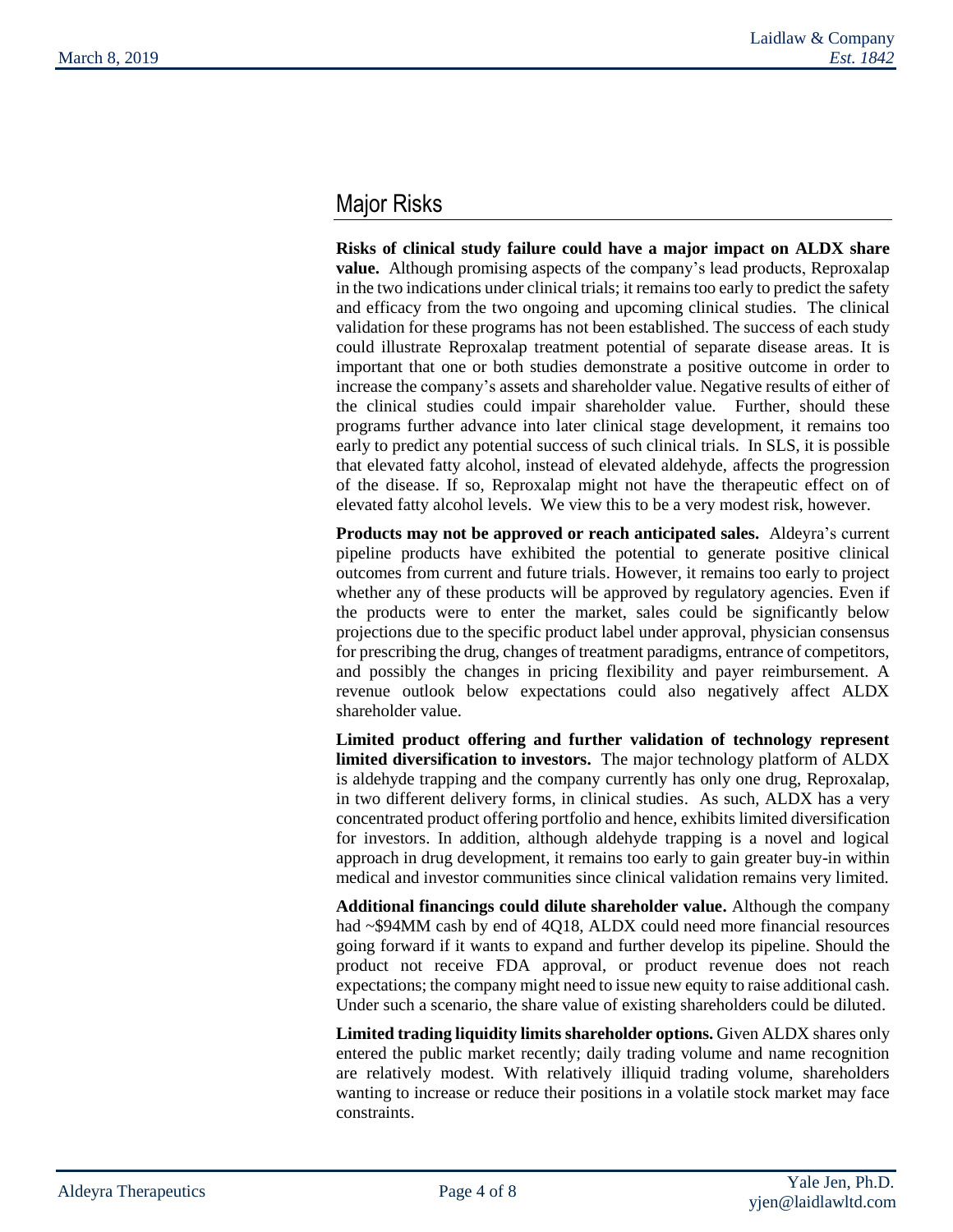| Aldeyra Therapeutics - Income Statement                |                                |                      |                                  |                              |                          |                  |                          |                        |                                |                              |                          |                      |                  |                          |                              |                              |
|--------------------------------------------------------|--------------------------------|----------------------|----------------------------------|------------------------------|--------------------------|------------------|--------------------------|------------------------|--------------------------------|------------------------------|--------------------------|----------------------|------------------|--------------------------|------------------------------|------------------------------|
| (S'000)                                                | 2014                           | 2015                 | 2016                             | 2017                         | <b>1Q18</b>              | <b>2Q18</b>      | 3Q18                     | 4Q18                   | 2018                           | 1Q19E                        | 2Q19E                    | 3Q19E                | 4Q19E            | 2019E                    | 2020E                        | 2021E                        |
| Revenue                                                |                                |                      |                                  |                              |                          |                  |                          |                        |                                |                              |                          |                      |                  |                          |                              |                              |
| Product revenue<br>Other revenue                       | $\mathbf{0}$<br>$\overline{0}$ | $\Omega$<br>$\Omega$ | $\overline{0}$<br>$\overline{0}$ | $\mathbf{0}$<br>$\mathbf{0}$ |                          |                  |                          |                        | $\overline{0}$<br>$\mathbf{0}$ |                              |                          |                      |                  | $\mathbf{0}$<br>$\Omega$ | $\mathbf{0}$<br>$\mathbf{0}$ | 2,944<br>$\mathbf{0}$        |
| Total revenue                                          | $\overline{0}$                 | $\Omega$             | $\overline{0}$                   | $\Omega$                     |                          |                  | $\overline{\phantom{a}}$ |                        | $\mathbf{0}$                   |                              |                          |                      |                  | $\Omega$                 | $\overline{0}$               | 2.944                        |
|                                                        |                                |                      |                                  |                              |                          |                  |                          |                        |                                |                              |                          |                      |                  |                          |                              |                              |
| Costs of goods<br>Gross sales                          |                                |                      |                                  | $\mathbf{0}$<br>$\mathbf{0}$ |                          | ÷.               | $\overline{a}$<br>J.     | $\mathbf 0$<br>0       | $\mathbf{0}$<br>$\mathbf{0}$   | $\mathbf{0}$<br>$\mathbf{0}$ | $\overline{a}$           |                      |                  | $\Omega$<br>$\Omega$     | $\mathbf{0}$<br>$\mathbf{0}$ | 265<br>2,679                 |
| Research and development                               | 3,708                          | 7,574                | 13,176                           | 16,303                       | 6,600                    | 6,793            | 7,881                    | 8,549                  | 29,823                         | 8,977                        | 9,425                    | 9,897                | 10,391           | 38,690                   | 41,785                       | 44,710                       |
| General and administrative                             | 3,563                          | 4,415                | 5,520                            | 6,186                        | 1,891                    | 2,373            | 3,066                    | 2,546                  | 9,876                          | 2,622                        | 2,701                    | 2,782                | 2,865            | 10,970                   | 11,519                       | 12,095                       |
| Marketing and sales                                    |                                |                      |                                  |                              |                          |                  |                          |                        |                                |                              |                          |                      |                  |                          | $\mathbf{0}$                 | 6,500                        |
| <b>Total Operating Expenses</b>                        | 7.271                          | 11,989               | 18.696                           | 22.488                       | 8.491                    | 9.166            | 10.947                   | 11.095                 | 39,699                         | 11.599                       | 12.126                   | 12.679               | 13,257           | 49.661                   | 53.304                       | 63.305                       |
| Operating Incomes (losses)                             | (7, 271)                       | (11, 989)            | (18, 696)                        | (22, 488)                    | (8, 491)                 | (9, 166)         | $(10,947)$ $(11,095)$    |                        | (39,699)                       | (11, 599)                    | (12, 126)                | (12, 679)            | (13, 257)        | (49, 661)                | (53, 304)                    | (60, 626)                    |
| Interest income                                        | $\Omega$                       | 11                   | 102                              | 261                          | 122                      | 142              | 163                      | 525                    | 953                            | 247                          | 240                      | 220                  | 206              | 913                      | 913                          | 913                          |
| Other expenses                                         |                                | $\Omega$             | $\mathbf{0}$                     | $\mathbf{0}$                 | $\overline{\phantom{a}}$ | $\sim$           | $\overline{\phantom{a}}$ |                        | $\mathbf{0}$                   |                              | $\overline{\phantom{a}}$ | $\sim$               |                  | $\mathbf{0}$             | $\mathbf{0}$                 | $\mathbf{0}$                 |
| Interest expense                                       | (244)                          | (113)                | (106)                            | (113)                        | (28)                     | (26)             | (29)                     | (64)                   | (147)                          | (26)                         | (26)                     | (26)                 | (26)             | (104)                    | (104)                        | (104)                        |
| Total Other Income (Expense)                           | 2,083                          | (102)                | (3)                              | 148                          | 94                       | 116              | 134                      | 462                    | 806                            | 221                          | 214                      | 194                  | 180              | 809                      | 809                          | 809                          |
| Net loss and comprehensive loss                        | (5, 187)                       | (12,091)             | (18, 699)                        | (22, 341)                    | (8, 397)                 | (9,050)          | $(10, 813)$ $(10, 633)$  |                        | (38, 893)                      | (11, 378)                    | (11, 912)                | (12, 485)            | (13,077)         | (48, 852)                | (52, 495)                    | (59, 817)                    |
| Accretion of preferred stock                           | (333)                          | $\mathbf{0}$         | $\mathbf{0}$                     | $\mathbf{0}$                 |                          |                  |                          |                        | $\mathbf{0}$                   |                              |                          |                      |                  | $\mathbf{0}$             | $\mathbf{0}$                 | $\mathbf{0}$                 |
| Allocation of undistributed earnings to preferred st   | $\mathbf{0}$                   | $\Omega$             | $\Omega$                         | $\Omega$                     |                          |                  |                          |                        | $\Omega$                       |                              |                          |                      |                  | $\Omega$                 | $\Omega$                     | $\Omega$                     |
| Deemed dividend<br>Tax                                 | (4,054)<br>$\Omega$            | $\Omega$<br>$\Omega$ | $\Omega$<br>$\Omega$             | $\Omega$<br>$\Omega$         |                          |                  |                          |                        | $\Omega$<br>$\Omega$           |                              |                          |                      |                  | $\Omega$<br>$\Omega$     | $\Omega$<br>$\Omega$         | $\Omega$<br>$\Omega$         |
| Net Income (Loss)                                      | (9, 574)                       | (12,091)             | (18, 699)                        | (22, 341)                    | (8, 397)                 | (9,050)          | $(10, 813)$ $(10, 633)$  |                        | (38, 893)                      | (11, 378)                    | (11, 912)                | (12, 485)            | (13,077)         | (48, 852)                | (52, 495)                    | (59, 817)                    |
| Net Income (Loss) Applicable to Common Sharehol        | (9,574)                        | (12,091)             | (18, 699)                        | (22, 341)                    | (8, 397)                 | (9,050)          | $(10, 813)$ $(10, 633)$  |                        | (38, 893)                      | (11, 378)                    | (11, 912)                | (12, 485)            | (13,077)         | (48, 852)                | (52, 495)                    | (59, 817)                    |
| Net Earnings (Losses) Per Share-Basic                  | (\$2.51)                       |                      |                                  |                              | (\$0.43)                 | (\$0.46)         | (\$0.52)                 |                        |                                |                              | (\$0.44)                 |                      | (S0.47)          |                          |                              |                              |
| Net Earnings (Losses) Per Share-Diluted                | (\$3.09)                       | (\$1.40)<br>(\$1.40) | (\$1.65)<br>(\$1.65)             | (\$1.40)<br>(\$1.40)         | (\$0.43)                 | (\$0.46)         | (\$0.52)                 | $(\$0.40)$<br>(\$0.40) | ( \$1.79)<br>(\$1.79)          | (S0.42)<br>(\$0.42)          | (\$0.44)                 | (\$0.45)<br>(\$0.45) | (\$0.47)         | (\$1.78)<br>(\$1.78)     | (\$1.67)<br>(\$1.67)         | (\$1.69)<br>(\$1.69)         |
|                                                        |                                |                      |                                  |                              |                          |                  |                          |                        |                                |                              |                          |                      |                  |                          |                              |                              |
| Shares outstanding-basic<br>Shares outstanding-diluted | 3.818<br>3,851                 | 8,634<br>8,634       | 11,352<br>11,352                 | 15,922<br>15,922             | 19,367<br>19,367         | 19,761<br>19,761 | 20,970<br>20,970         | 26,645<br>26,645       | 21,686<br>21,686               | 26,945<br>26,945             | 27,245<br>27,245         | 27,545<br>27,545     | 27,845<br>27,845 | 27,395<br>27,395         | 31,395<br>31,395             | 35,395<br>35,395             |
|                                                        |                                |                      |                                  |                              |                          |                  |                          |                        |                                |                              |                          |                      |                  |                          |                              |                              |
| Margin Analysis (% of Sales/Revenue)                   |                                |                      |                                  |                              |                          |                  |                          |                        |                                |                              |                          |                      |                  |                          |                              |                              |
| Costs of goods                                         |                                |                      |                                  |                              |                          |                  |                          |                        |                                |                              |                          |                      |                  | 9%                       | 9%                           | 9%                           |
| R&D                                                    | <b>NA</b>                      | <b>NA</b>            | <b>NA</b>                        | <b>NA</b>                    | <b>NA</b>                | <b>NA</b>        | <b>NA</b>                | <b>NA</b>              | <b>NA</b>                      | <b>NA</b>                    | <b>NA</b>                | <b>NA</b>            | <b>NA</b>        | <b>NA</b>                | <b>NA</b>                    | 1519%                        |
| SG&A                                                   | <b>NA</b>                      | <b>NA</b>            | <b>NA</b>                        | <b>NA</b>                    | <b>NA</b>                | <b>NA</b>        | <b>NA</b>                | <b>NA</b>              | <b>NA</b>                      | <b>NA</b>                    | <b>NA</b>                | <b>NA</b>            | <b>NA</b>        | <b>NA</b>                | <b>NA</b>                    | 411%                         |
| Operating Income (loss)                                | <b>NA</b>                      | <b>NA</b>            | <b>NA</b>                        | <b>NA</b>                    | <b>NA</b>                | <b>NA</b>        | <b>NA</b>                | <b>NA</b>              | <b>NA</b>                      | <b>NA</b>                    | <b>NA</b>                | <b>NA</b>            | <b>NA</b>        | <b>NA</b>                | <b>NA</b>                    | -2059%                       |
| Net Income                                             | <b>NA</b>                      | <b>NA</b>            | <b>NA</b>                        | <b>NA</b>                    | <b>NA</b>                | <b>NA</b>        | <b>NA</b>                | <b>NA</b>              | <b>NA</b>                      | <b>NA</b>                    | <b>NA</b>                | <b>NA</b>            | <b>NA</b>        | <b>NA</b>                | <b>NA</b>                    | -2032%                       |
| Financial Indicator Growth Analysis (YoY%)             |                                |                      |                                  |                              |                          |                  |                          |                        |                                |                              |                          |                      |                  |                          |                              |                              |
| <b>Total Revenue</b>                                   | <b>NA</b>                      | <b>NA</b>            | <b>NA</b>                        | <b>NA</b>                    | <b>NA</b>                | <b>NA</b>        | <b>NA</b>                | <b>NA</b>              | <b>NA</b>                      | <b>NA</b>                    | <b>NA</b>                | <b>NA</b>            | <b>NA</b>        | <b>NA</b>                | <b>NA</b>                    | <b>NA</b>                    |
| R&D                                                    | 140%                           | 104%                 | 74%                              | 24%                          | 96%                      | 76%              | 123%                     | 54%                    | 83%                            | 36%                          | 39%                      | 26%                  | 22%              | 30%                      | 8%                           | 7%                           |
| SG&A                                                   | 67%                            | 24%                  | 25%                              | 12%                          | 10%                      | 60%              | 108%                     | 70%                    | 60%                            | 39%                          | 14%                      | $-9%$                | 13%              | 11%                      | 5%                           | 5%                           |
| Marketing and sales                                    |                                |                      |                                  |                              |                          |                  |                          |                        |                                |                              |                          |                      |                  |                          |                              | 40%                          |
| Operating Income (Losses)                              | 98%                            | 65%                  | 56%                              | 20%                          | 67%                      | 72%              | 118%                     | 57%                    | 77%                            | 37%                          | 32%                      | 16%                  | 19%              | 25%                      | 7%                           | 14%                          |
| Pretax Income                                          | $-140%$                        | 133%                 | 55%                              | 19%                          | 65%                      | 70%              | 117%                     | 53%                    | 74%                            | 35%                          | 32%                      | 15%                  | 23%              | 26%                      | 7%                           | 14%                          |
| Net Income                                             | -963%                          | 26%                  | 55%                              | 19%                          | 65%                      | 70%              | 117%                     | 53%                    | 74%                            | 35%                          | 32%                      | 15%                  | 23%              | 26%                      | 7%                           | 14%                          |
| <b>EPS</b>                                             | $-172%$                        | $-44%$               | 18%                              | $-15%$                       | 18%                      | 31%              | 61%                      | 10%                    | 28%                            | $-3%$                        | $-5%$                    | $-12%$               | 18%              | $-1%$                    | $-6%$                        | 1%                           |
|                                                        |                                |                      |                                  |                              |                          |                  |                          |                        |                                |                              |                          |                      |                  |                          |                              | Yale Jen, Ph.D. 212-953-4978 |

*Source: Bloomberg LP; Company reports; Laidlaw & Company estimates*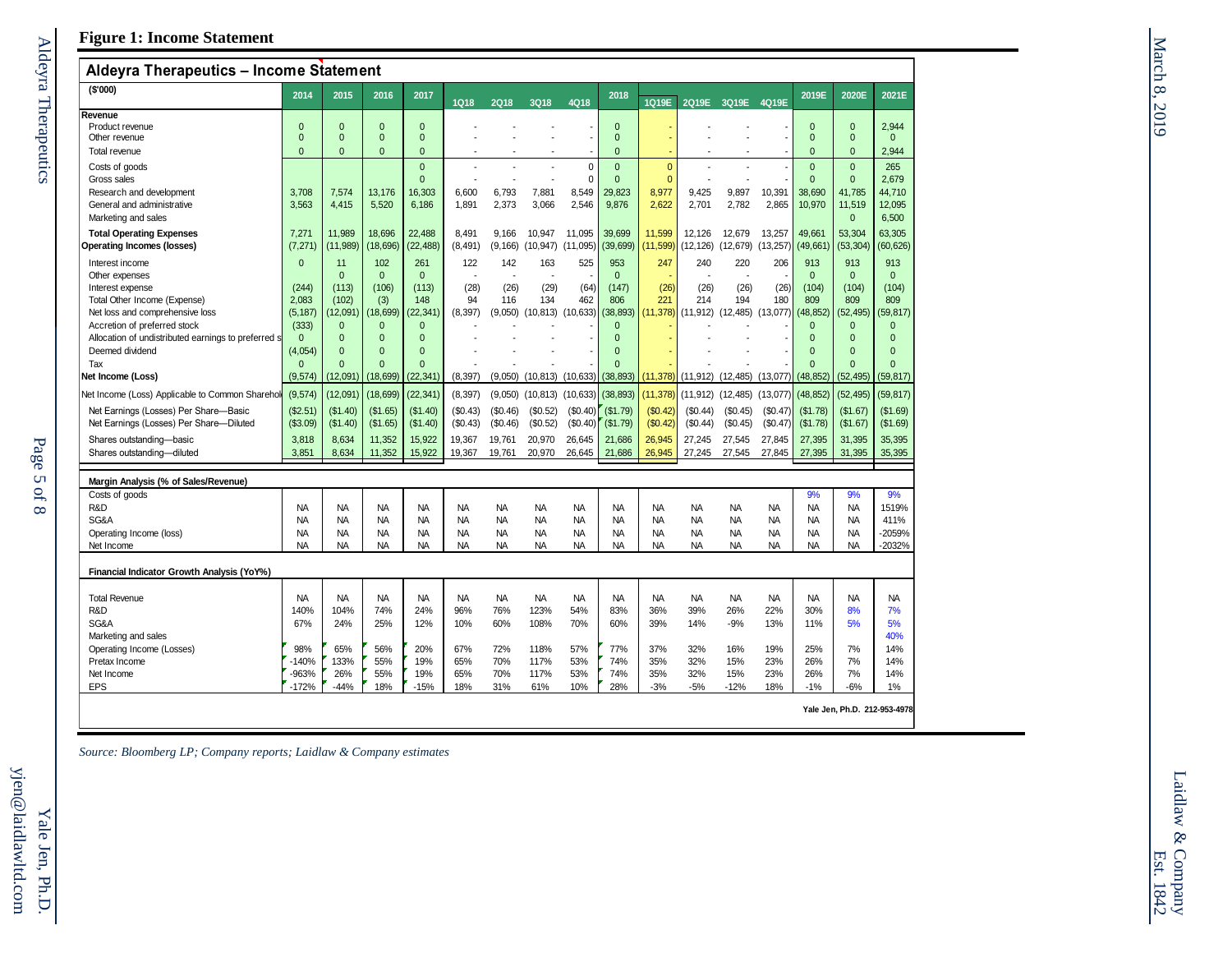## **ANALYST CERTIFICATION**

The analyst responsible for the content of this report hereby certifies that the views expressed regarding the company or companies and their securities accurately represent his personal views and that no direct or indirect compensation is to be received by the analyst for any specific recommendation or views contained in this report. Neither the author of this report nor any member of his immediate family or household maintains a position in the securities mentioned in this report.

### **EQUITY DISCLOSURES**

For the purpose of ratings distributions, regulatory rules require the firm to assign ratings to one of three rating categories (i.e. Strong Buy/Buy-Overweight, Hold, or Underweight/Sell) regardless of a firm's own rating categories. Although the firm's ratings of Buy/Overweight, Hold, or Underweight/Sell most closely correspond to Buy, Hold and Sell, respectively, the meanings are not the same because our ratings are determined on a relative basis against the analyst sector universe of stocks. An analyst's coverage sector is comprised of companies that are engaged in similar business or share similar operating characteristics as the subject company. The analysis sector universe is a sub-sector to the analyst's coverage sector, and is compiled to assist the analyst in determining relative valuations of subject companies. The composition of an analyst's sector universe is subject to change over time as various factors, including changing market conditions occur. Accordingly, the rating assigned to a particular stock represents solely the analyst's view of how that stock will perform over the next 12-months relative to the analyst's sector universe.

#### *Additional information available upon request.*

‡ Laidlaw & Company has received compensation from the subject company for investment banking services in the past 12 months and expects to receive or intends to seek compensation for investment banking services from the company in the next three months.

### **RATINGS INFORMATION**



Source: Laidlaw & Company Created by: Blue-Compass.net Note stock rated Buy with \$30 price target on 01/26/2015.

|                           | Laidlaw & Company Rating System*                                                     | % of Companies<br><b>Under Coverage</b> | % of Companies for which Laidlaw & Company<br>has performed services for in the last 12 months |                  |  |  |
|---------------------------|--------------------------------------------------------------------------------------|-----------------------------------------|------------------------------------------------------------------------------------------------|------------------|--|--|
|                           |                                                                                      | <b>With This Rating</b>                 | <b>Investment Banking</b>                                                                      | <b>Brokerage</b> |  |  |
| <b>Strong Buy</b><br>(SB) | Expected to significantly outperform the sector over 12<br>months.                   | $0.00\%$                                | $0.00\%$                                                                                       | $0.00\%$         |  |  |
| Buy(B)                    | Expected to outperform the sector average over 12 months.                            | 64.52%                                  | 25.81%                                                                                         | 3.23%            |  |  |
| Hold(H)                   | Expected returns to be in line with the sector average over 12<br>months.            | 4.84%                                   | 1.61%                                                                                          | $0.00\%$         |  |  |
| Sell (S)                  | Returns expected to significantly underperform the sector<br>average over 12 months. | $0.00\%$                                | $0.00\%$                                                                                       | $0.00\%$         |  |  |

## **ADDITIONAL COMPANIES MENTIONED**

### **ADDITIONAL DISCLOSURES**

As of the date of this report, neither the author of this report nor any member of his immediate family or household maintains an ownership position in the securities of the company (ies) mentioned in this report.

This report does not provide individually tailored investment advice and has been prepared without regard to the individual financial circumstances and objectives of persons who receive it. Laidlaw & Co (UK), Ltd. recommends that investors independently evaluate particular investments and strategies, and encourages investors to seek the advice of a financial adviser. The appropriateness of a particular investment or strategy will depend on an investor's individual circumstances and objectives. The securities, instruments, or strategies discussed in this report may not be suitable for all investors, and certain investors may not be eligible to purchase or participate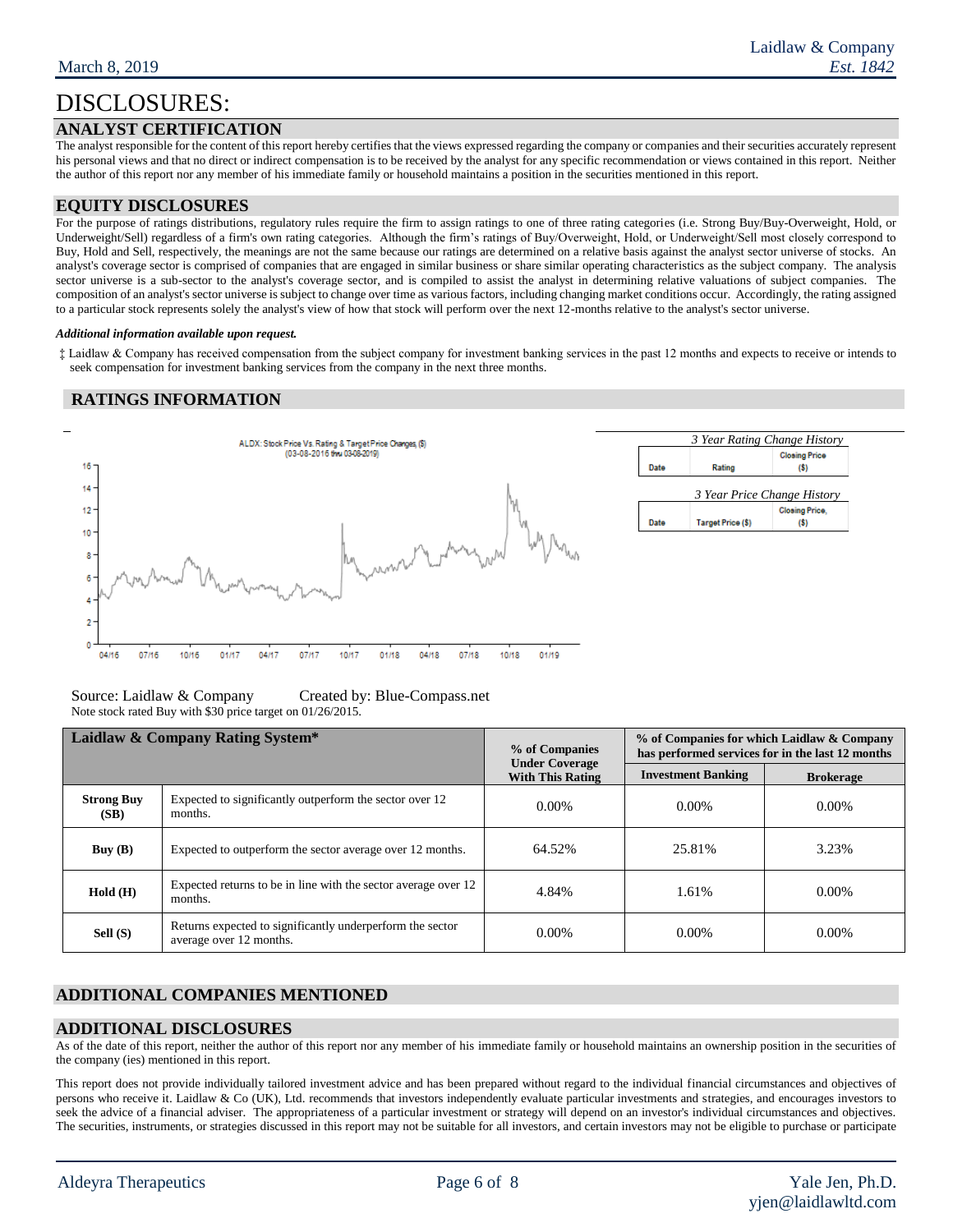### March 8, 2019

in some or all of them. This report is not an offer to buy or sell or the solicitation of an offer to buy or sell any security/instrument or to participate in any particular trading strategy.

Associated persons of Laidlaw & Co (UK), Ltd not involved in the preparation of this report may have investments in securities/instruments or derivatives of securities/instruments of companies mentioned herein and may trade them in ways different from those discussed in this report. While Laidlaw & Co (UK), Ltd., prohibits analysts from receiving any compensation. Bonus or incentive based on specific recommendations for, or view of, a particular company, investors should be aware that any or all of the foregoing, among other things, may give rise to real or potential conflicts of interest.

With the exception of information regarding Laidlaw & Co (UK), Ltd. this report is based on public information. Laidlaw & Co (UK), Ltd makes every effort to use reliable, comprehensive information, but we make no representation that it is accurate or complete and it should not be relied upon as such. Any opinions expressed are subject to change and Laidlaw & Co (UK), Ltd disclaims any obligation to advise you of changes in opinions or information or any discontinuation of coverage of a subject company. Facts and views presented in this report have not been reviewed by, and may not reflect information known to, professionals in other Laidlaw & Co (UK), Ltd business areas. Laidlaw & Co (UK), Ltd associated persons conduct site visits from time to time but are prohibited from accepting payment or reimbursement by the company of travel expenses for such visits. The value of and income from your investments may vary because of changes in interest rates, foreign exchange rates, default rates, prepayment rates, securities/instruments prices. market indexes, operational or financial conditions of companies or other factors. There may be time limitations on the exercise of options or other rights in securities/instruments transactions. Past performance is not necessarily a guide to future performance. Estimates of future performance are based on assumptions that may not be realized. If provided, and unless otherwise stated, the closing price on the cover page is that of the primary exchange for the subject company's securities/instruments.

Any trademarks and service marks contained in this report are the property of their respective owners. Third-party data providers make no warranties or representations of any kind relating to the accuracy, completeness, or timeliness of the data they provide and shall not have liability for any damages of any kind relating to such data. This report or any portion thereof may not be reprinted, sold or redistributed without the written consent of Laidlaw & Co (UK), Ltd. This report is disseminated and available primarily electronically, and, in some cases, in printed form.

The information and opinions in this report were prepared by Laidlaw & Co (UK), Ltd. For important disclosures, please see Laidlaw & Co (UK), Ltd.'s disclosure website at www.Laidlawltd.com, or contact your investment representative or Laidlaw & Co (UK), Ltd at 521 Fifth Ave, 12th Floor, New York, NY 10175 USA.

© 2019 Laidlaw & Co. (UK), Ltd.